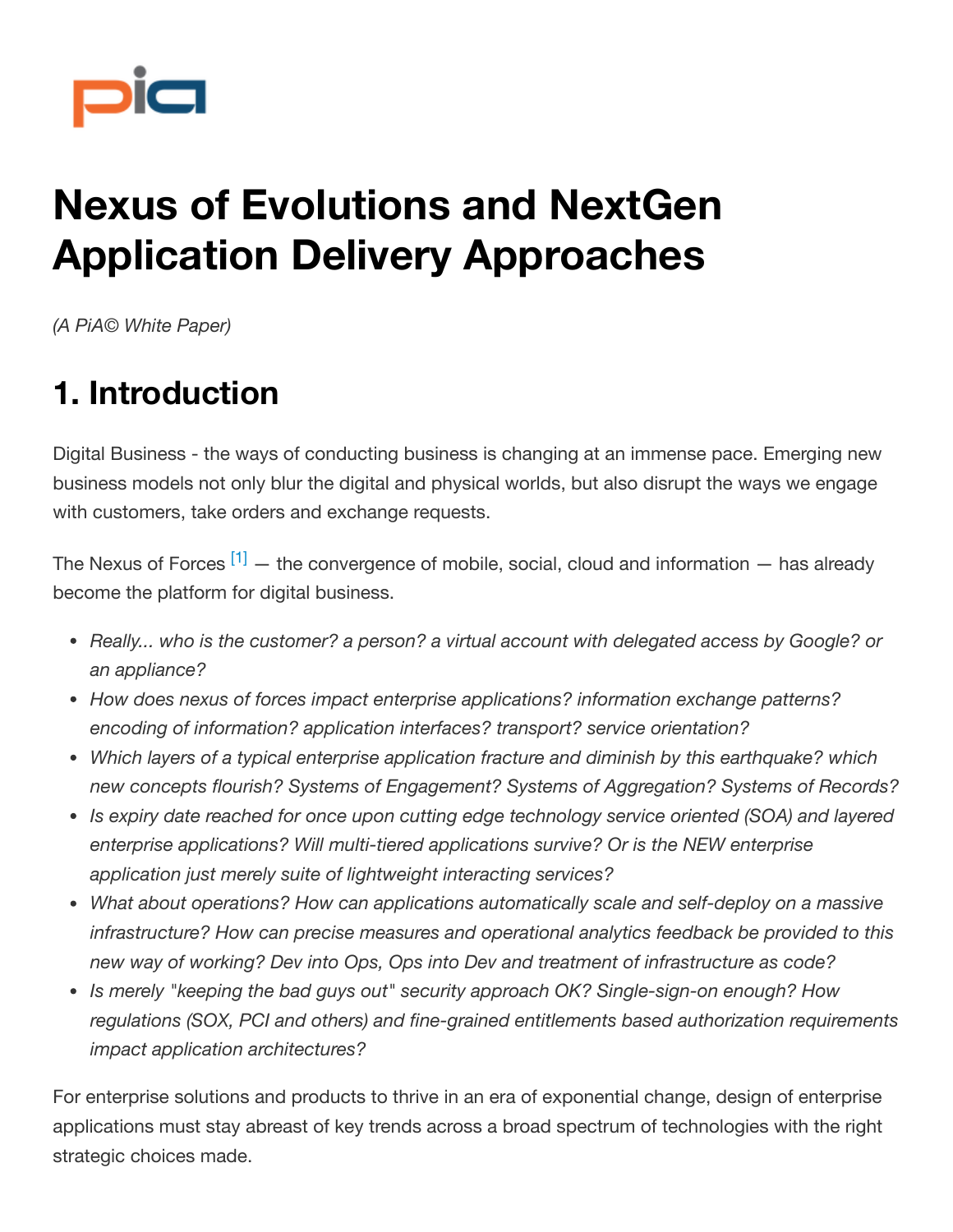As a turnkey solution and BSS/OSS product vendor, what is PiA-TEAM stance amid this turmoil? What are the architectural key takeaways and guardrails for next-generation PiA-TEAM developed solutions and products?

In this regards, this white paper shares insights regarding "how information technology, development, operations and computing evolutions in the past decades" influence and change our ways of working - Nexus of [Evolutions.](#page-2-0)

Finally, the document provides a summary of key takeaways and guardrails to be considered for planning, designing, building, deploying and operating next-generation enterprise application architectures - [Key Takeaways and](#page-15-0) Architectural Guardrails.

Those applications; with utmost time-to-live resilience that avoid symptoms of a rotting design against functional, operational and infrastructural changes.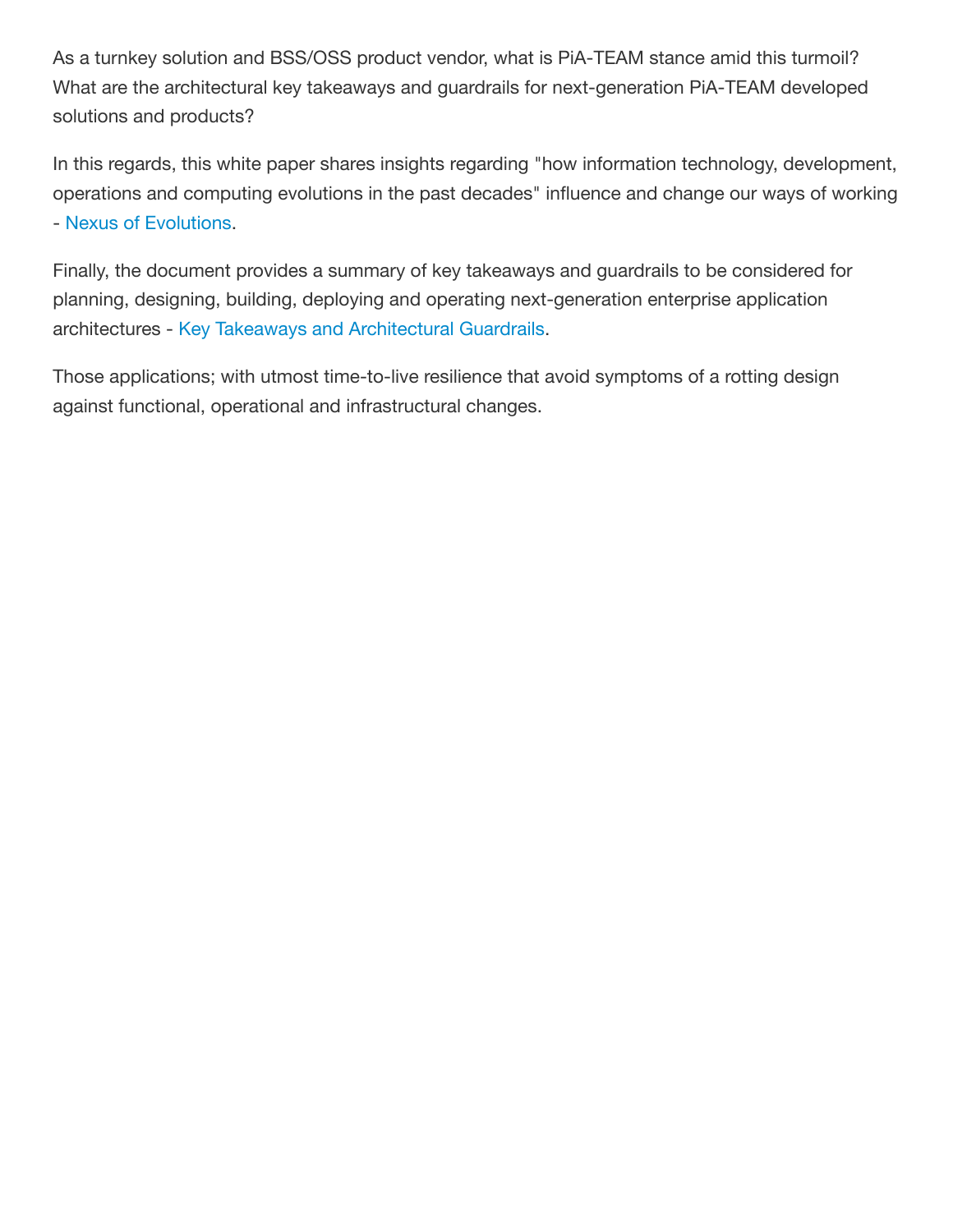# <span id="page-2-0"></span>**2. Nexus of Evolutions**

How things evolve in the world - typically depicted by drawing circles. Even though conceptually sometimes it may seem "back to square one", the new state generally has many new benefits over the old as well as bringing its own new dilemmas to trigger a new cycle of change, such as; is cloud and its providers the new mainframe? are we back to centralized computing?

Enterprise applications have evolved dramatically in the past decades. The following **Nexus of Evolutions** need to be considered for designing, building, deploying and operating next-generation solutions and products. There may be many different ways of such a listing, but we wanted to follow the logical footsteps of cause-and-effect viewpoint to naturally discover "the architectural guardrails of next-generation PiA-TEAM developed solutions and products".

#### 2.1. [Computing](#page-3-0) and Cloud Evolution

The evolution in computing from centralized mainframes to client-side computing to layered applications then to service-oriented approaches has now reached an era of **Ubiquitous&Cloud** computing.

This section forms the cause-and-effect basis for the next section effecting the evolution of SW architecture.

#### 2.2. SW Architecture and SDLC [Methodology Evolution](#page-6-0)

The Computing and Cloud Evolution naturally enforces and leads to new ways of working on how we structure the foundational building blocks of next-generation applications as well as the necessity to apply new methodologies to manage SW Development Lifecycle against an ever increasing pace of change.

This section reveals details regarding the evolution of architecture as well as methodologies in software development lifecycle (SDLC).

#### 2.3. Other [Impacting](#page-11-0) Areas of Evolution

This section details other evolving areas of impact as the following:

- 2.3.1. System Administration and Operational Analytics
- 2.3.2. Security Evolution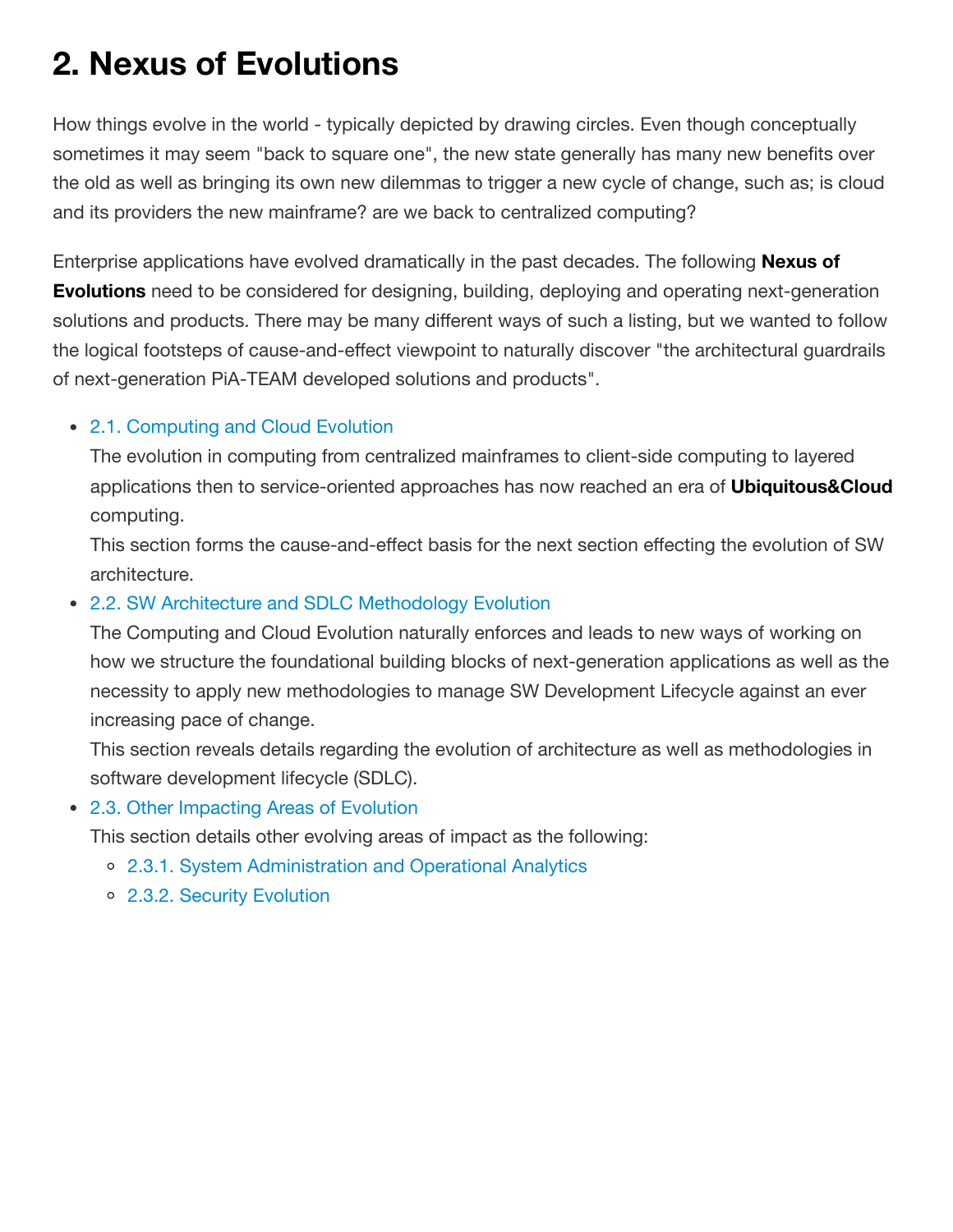## <span id="page-3-0"></span>**2.1. Computing and Cloud Evolution**

The following diagram depicts the computing evolution.



In the mainframe era of Centralized computing; systems were expensive, maintenance and troubleshooting was cumbersome. The IT people to design, build and operate systems were also in short supply and thus utilization of mainframes via timesharing of a) access to these systems b) processes on these computing resources made sense.

As the scarcity of these resources diminished, businesses wanted more freedom and control. This led to mini-mainframes being owned by companies and finally to PC revolution.

Computers became cheaper with businesses providing PCs to tens, then hundreds and finally many thousands of employees as standalone systems. As a side effect, information sharing and exchange of information problems sprouted; transferring information using floppy disks was not practical. Common access to shared information was becoming a necessity more and more.

Networked PCs came into existence; token ring, ethernet – with new ways to connect all those computers together so information could be shared. Was peer to peer access enough? It did not make sense to have everybody keeping their copied version of truth - this led to putting data on one centralized file server so that everybody can access. As shared information grew, this time security concerns raised; businesses started looking for solutions to manage authentication and manage access to resources; Windows Active Directory, UNIX Kerberos realms and alike.

<span id="page-3-1"></span>Following, Internet took over as the common interconnectivity backplane, among many other impacts, kicking off "The network is the computer" <sup>[\[2\]](#page-17-1)</sup> era. With the introduction of Internet services, especially Netscape leading World Wide Web and world of internet browsing, the needs to access, visualize and process over-the-network-linked information irrelevant of desktop machine and operating system type were arising.

The effect? Virtual machines and virtualized languages; even though virtualization concept goes back to 1960s, it is not a coincidence that Java and JVM (Java Virtual Machine) and VMWare have been founded in years between 1994-1998.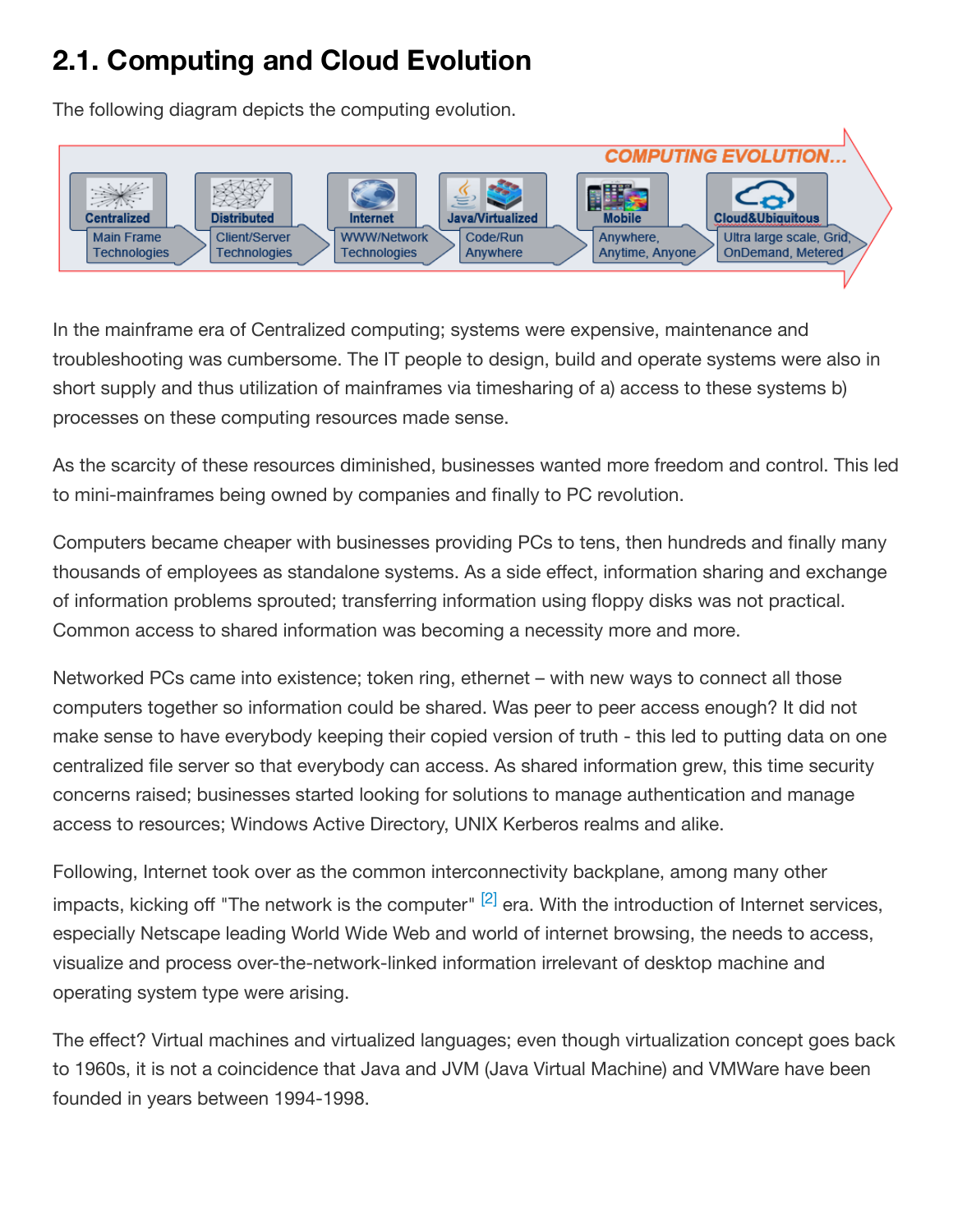Since then with the uptake of mobile devices and enhancements in mobile telecommunications, we observe ever increasing volume, velocity and variety of information processing over ubiquitous computing anywhere, anytime, always connected and more and more over mobile devices.

The consequence has been a new IT paradigm shift; **Cloud**, on one aspect a networked and distributed computing model; on another dimension a centrally managed model for enabling ubiquitous access to shared pools of virtual compute, network, storage and application resources.

For enterprise organizations, the adventure that once started as outsourcing bare metal servers and then infrastructure as services, turned into **client-cloud computing** based enterprise application model; the entire platform being offered as a service.



For individual users, working on many mobile small footprint devices as well as computers, switching between these devices require cloud for common storage as well as common capability services accessible anywhere any time.

Meanwhile, virtualization has come a long way. First it started virtualizing at machine/CPU level; type-1 hypervisors running directly on bare metal (such as VMWare ESX/ESXi), type-2 hypervisors virtualizing machine on a host OS (such as VirtualBox, QEMU etc.). Introduction of KVM in 2007 turning Linux kernel to a hypervisor blurred the distinction between type-1 and type-2, effectively converting the OS to a type-1 hypervisor.

On the other hand; new container approaches merged (Docker initial release 2013); why virtualize and decouple at machine level? instead decouple dependency at OS level resulting in a more lightweight isolation of application from its surroundings. All this has been creating a new perspectives.

<span id="page-4-0"></span>In 2010 as a joint project of Rackspace Hosting and NASA lead to Openstack<sup>[\[3\]](#page-17-2)</sup> foundation in 2016. A full blown open source platform for creating and managing private and public clouds with full freedom and control; dynamic control and virtualization of compute, storage and network resources through a datacenter. This still was not enough since still deploying, maintaining and automatic scaling of applications with service discovery mechanics changed from cloud vendor to vendor.

<span id="page-4-1"></span>The result was Kubernetes<sup>[\[4\]](#page-17-3)</sup> focusing on containerized applications rather than virtualized apps and providing a platform for automating deployment, scaling, and operations of application containers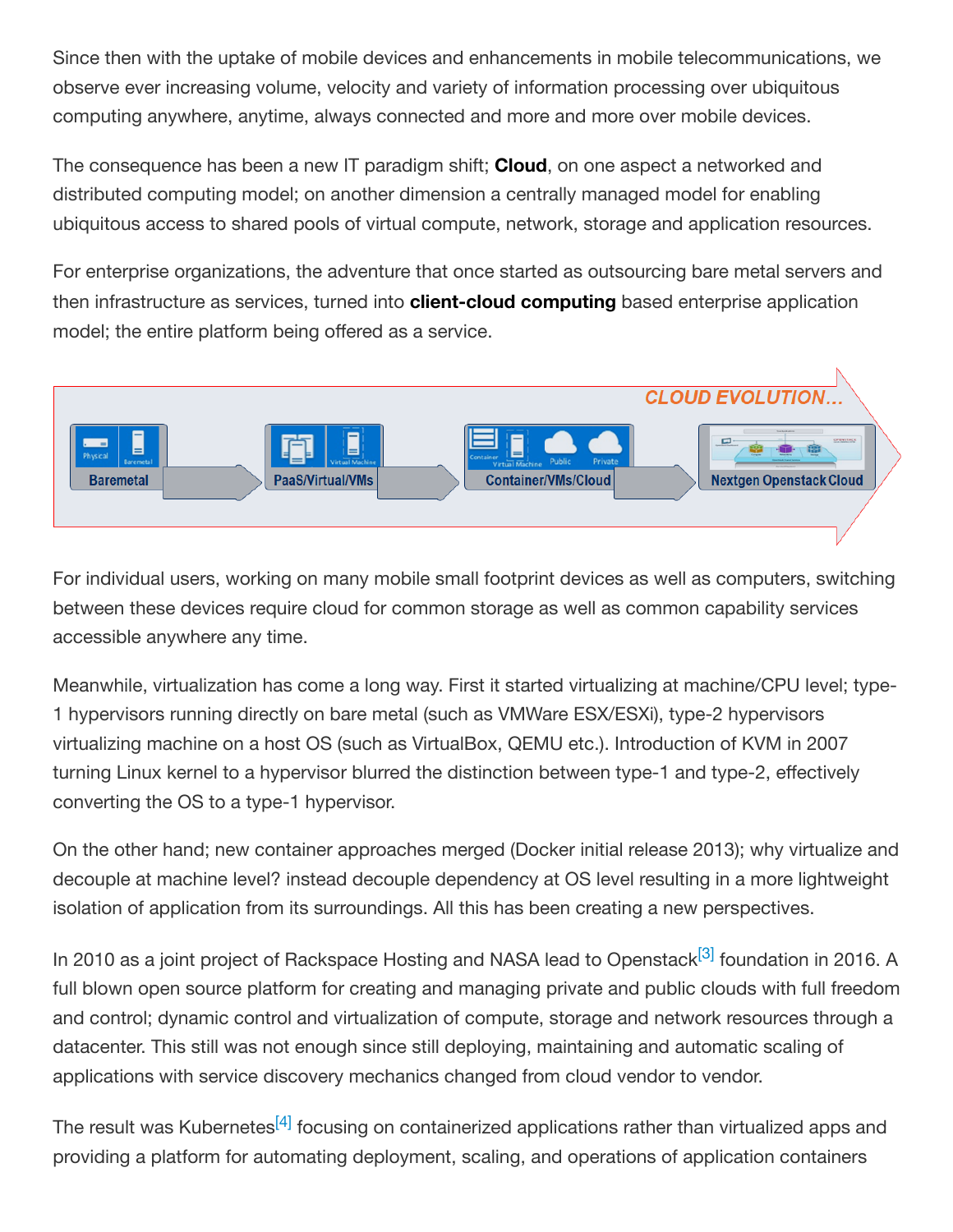across clusters of hosts. Kubernetes v1.0 was released on 2015.

That is more or less where we are today, with many companies already moved to the cloud and many more considering such a move. The client-cloud computing model among many other benefits offers cost savings and convenience with additional possibilities as well as new challenges; central management of all capability services within enterprise applications, secure access, authorization and management of this vast information base and on-the-fly dynamic processing scalability with automated and standardized deployment mechanisms.

### **So, even though totally a different playground, one can argue that we are back to centralized computing with cloud. What does that mean in terms of predicting future trends?**

Like other trends, we believe "**client-cloud computing**" will run its course and culminate in a second cycle moving partially **AWAY** from centralized computing, a similar pattern at a different scale to bounce back from; mainframe to PC to networked to internetworked to cloud. We have already started observing some forerunning indicators;

- With evolution of standards, some Enterprise organizations have more tendency for setting up and managing their own virtualized environments and private clouds; Openstack and/or Openshift/Kubernetes. The drawbacks of cloud costs and external dependencies are a concern for enterprise. Just like PC revolution, organizations demanding more control of freedom, still keeping the capability to extend if needed on public cloud is leading to this.
- With the diversity of new gadgets on an Internet of Things and connected into our daily lives, we have started seeing more and more personalized in-home solutions boom; devices being sold like old times PCs. So people will want to control their own data, manage privacy with full control of information flow valves; what, when and how to back-up and question synch with public cloud. One such example is; My Cloud Personal Network Attached Storage servers. So eventually, all this may lead to new ways of computing creating a new balance between personalized versus centralized.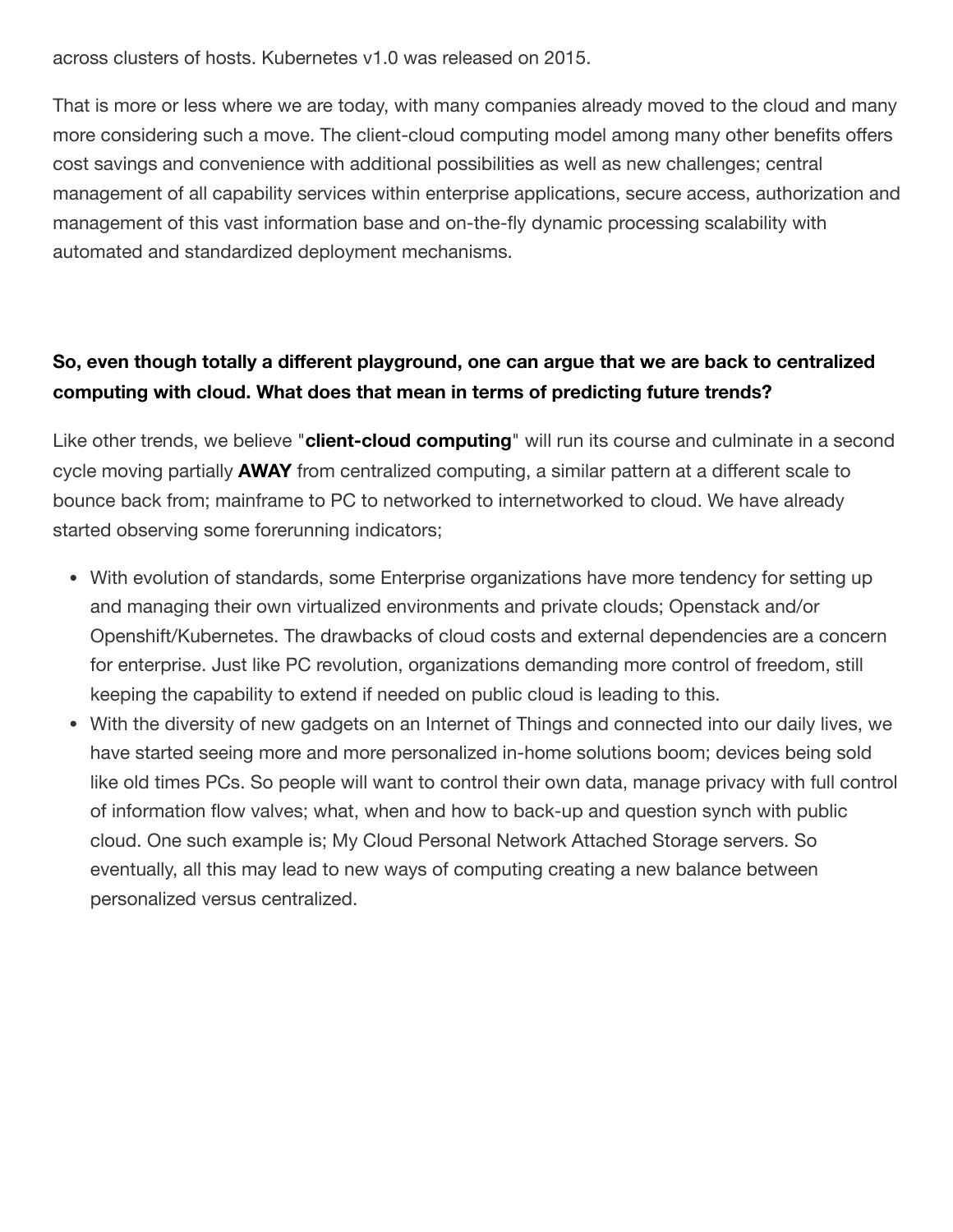## <span id="page-6-0"></span>**2.2. SW Architecture and SDLC Methodology Evolution**

### <span id="page-6-1"></span>**2.2.1 SW Architecture Evolution**

Inline with Compute and Cloud Evolution detailed in [previous section,](#page-3-0) the following diagram depicts the SW Architecture Evolution.



#### *late 1970's and 1980's*

For the sake of this document we can define a **Monolithic Application** as an application running in its single isolated process handling all behavioral logic as well as storage and retrieval of data.

Following typical engineering practices, and programming language constructs, for sure a certain level of modularity can be achieved by dividing the processing logic into sub routines, separating information access logic from business logic and packaging of reusable elements into reusable libraries. Processing scalability can also be achieved by running multiple instances/processes behind a load distribution mechanism if needed.

#### *1990's*

With the advent of networked computing and increased complexity of business applications, it did not take too long especially for enterprise applications to first split database layer from application. Then, this trend is followed for full **N-Tiered Application** style. Mostly 3 layers; a relational database as the persistence layer, server-side back-end applications that may communicate over a middleware layer and a separate UI layer.

#### *2000's*

The SW Architecture and IT industry were hit by the storm of Service Oriented Architectures (SOA) **SOA Application** style; a **distributed** processing architecture promoting self contained software components providing **services** to other applications. Dozens of best SOA implementation practices emerged as well as technologies and products that support SOA are still around and in-practice; Enterprise Service Bus(s), http-soap protocols etc. Unfortunately, companies learned the hard way via many failed projects that **unless implemented correctly** SOA was a massive, expensive, complicated architecture style.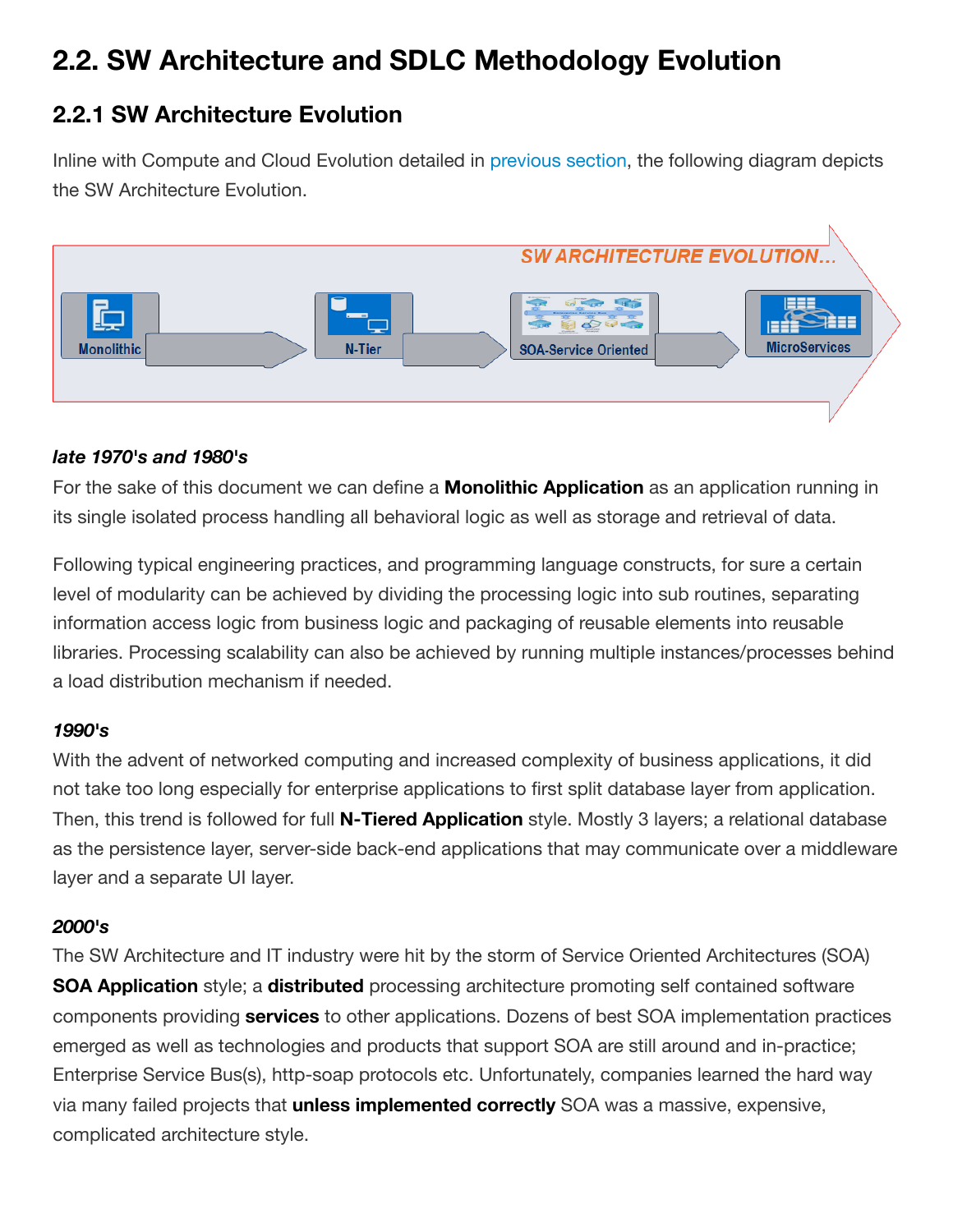Purpose and intention of following a concept often impacts the way how we do things resulting in a failure or success; the same was for **SOA**. The application of SOA concepts in real life to details of design whether be over lightweight modeled entities or coarse grained, whether be entity driven or functionalistic without any precautions on extra burdens of SOA; communication errors handling etc. resulted in chaos in huge projects.

<span id="page-7-0"></span>Service-oriented architecture is less about how to modularize an application, and more about how to compose an application by integration of distributed, separately-maintained and deployed software components <sup>[\[5\]](#page-17-4)</sup>. It is enabled by technologies and standards that make it easier for components to communicate and cooperate over a network, especially an IP network.

#### *2010's*

In enterprise applications pain points are around modularity as well, and without putting in place a proper game plan, blindly applying SOA **will end up with further complexity without bringing in any modularity**. **The pain points originally aimed to be addressed by SOA are shifting towards achieving full blown distributed modularity rather than solely focusing on interconnectivity.**

Today after, reflecting on lessons learned, **Microservices Application** style is taking the IT industry by storm as the go-to style for developing highly scalable and modular applications.

There is still NOT an easy formula or prescription to decide to WHAT degree of fine granularity a **Microservice** shall be modeled and HOW an enterprise application can be modeled as a "suite of small services, each running in its own process and communicating with lightweight mechanisms  $[6]$ ". However, the foundational principles with enhancements based on mistakes of the past are there with Microservices approach.

#### **The intuitive mystery around the art of software design is still around;**

- <span id="page-7-1"></span>no golden rule for smelling things that are prone to change and making those aspects of application configurable
- no magic methodology for foreseeing skeleton patterns and sensing things that are likely to remain same

### **2.2.2 SW Deployment Architecture Evolution**

Inline with SW Architecture Evolution detailed in [previous section](#page-6-1), the following diagram depicts the SW Deployment related evolution.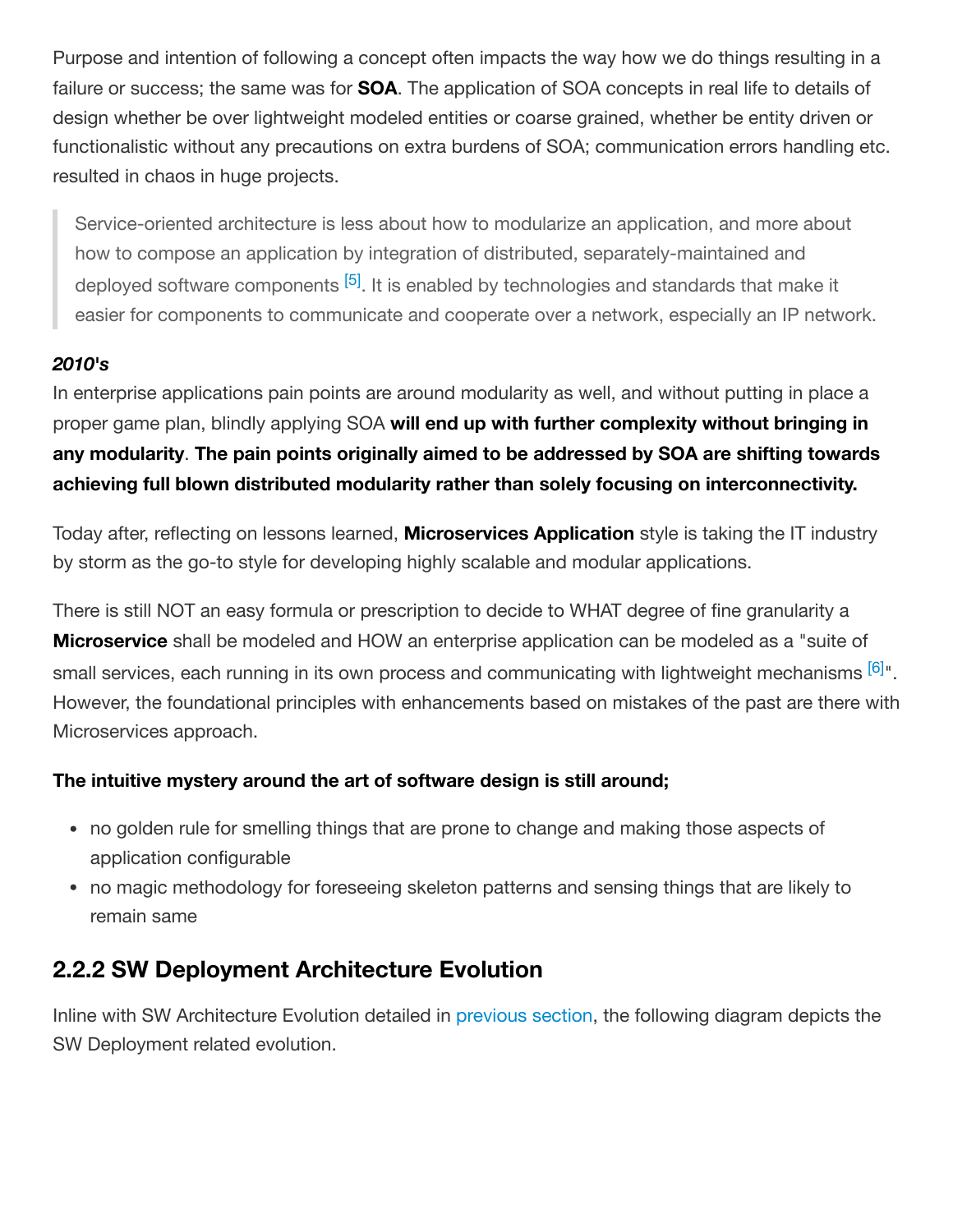

Software packaging and deployment has come a long way since mainframe era; when hardware was the expensive part, in those days software was mostly bundled with the hardware.

Starting with 1980s, with PC boom and uptake of mass market PC software, software was packaged and shipped in various media types; floppy disks, CDROMs etc. with out-of-the-box installation scripts and configuration UIs, the installation was always on an OS (operating System) running on bare metal.

Starting with 1990s, with the advancements in network connected PCs and internet boom, several ways of distributing software through the network emerged. The initial release of debian package manager in 1998, is one of the successful examples as a game changer of managing complex package dependencies as well as library dependencies.

In 2000s, installation of software from centralized repositories through such package manager tools with auto update and patch mechanisms were already in practice in many mainstream OS distributions such as; Ubuntu Linux, Windows etc.

After 2010s, today, merely installing an enterprise application is NOT enough. Large enterprise organizations with application stacks running on cloud whether be private or public need automated ways and templates of deployment over 100s or 1000s of virtualized server environments or containers over a short period of time.

In other words, merely packaging of software inline with one of the industry package manager formats such as RPM (Redhat Package Manager) or DEB (Debian Package Format) etc. is NOT enough.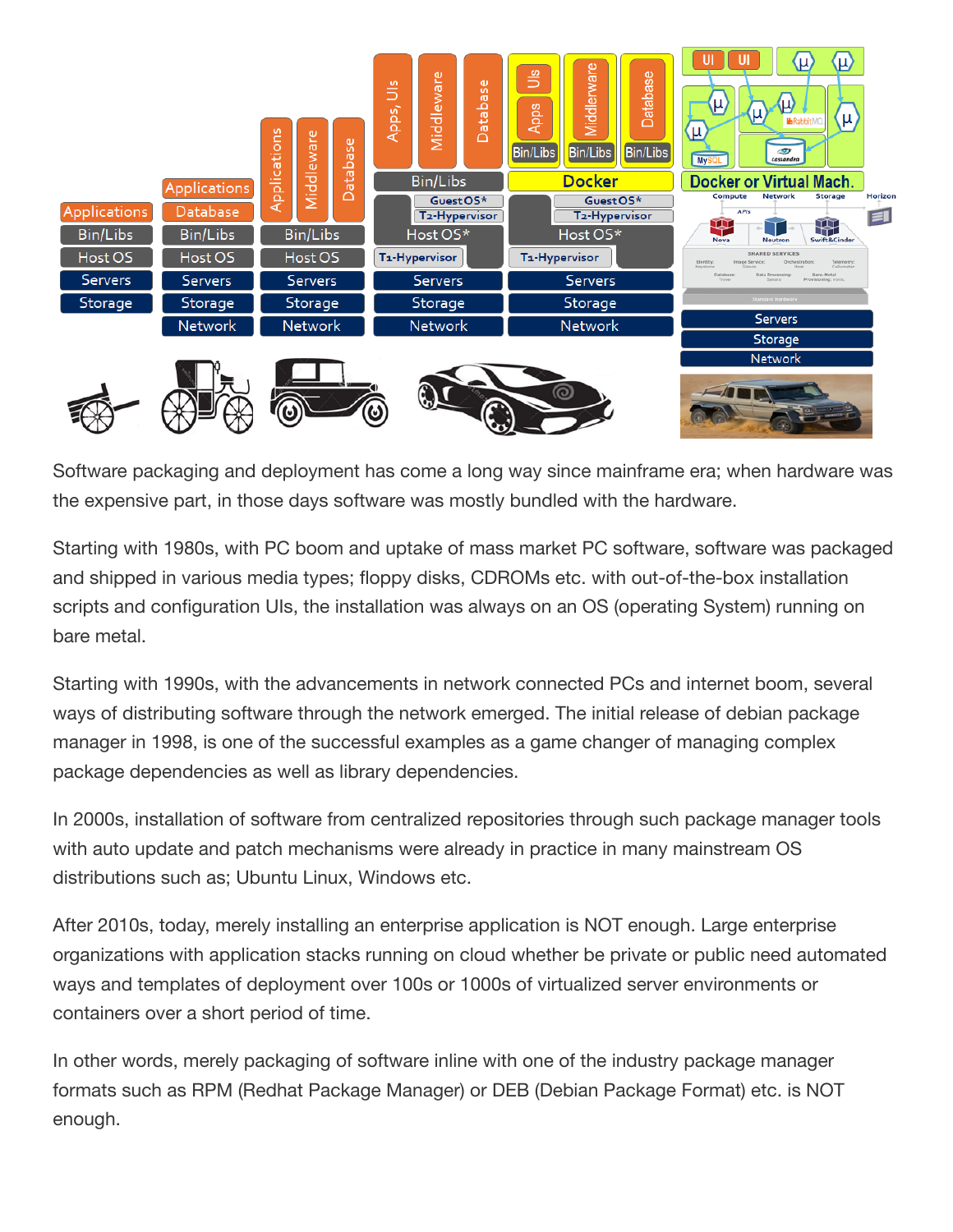Out of the box software must now support relevant templates or automated deployment mechanisms utilizing tools such as; Ansible, Puppet etc. resulting in software provisioning, configuration management, and application deployment over the cloud; this is whole a lot more capability compared to merely automized installation of software to a single machine.

### **2.2.3 SDLC Methodology Evolution**

The following diagram depicts the SDLC Methodoloy Evolution.



Since mainframes, **Waterfall** is the most straightforward and oldest of SDLC methodologies.

**Analyze**, then **Design**, then **Code/Build**, then **Test**, then **Deploy** and finally **Operate**.

Waterfall game plan is simple; finish one phase properly, then move on to the next. Do NOT go back. If you find an improper missing element from previous phase, fix it in current phase. If you happen to find issues with root causes from several phases back, Good Luck!!! In short, Waterfall is easy to understand, simple to manage, but rigid.

**V-Shaped** "Verification and Validation" model, is a slight spin-off from Waterfall. A corresponding quality assurance contract is associated with each waterfall stage making the V; such as Analysis of Requirements yields and is associated to Acceptance Testing, Design related to Integration and System Testing and so forth. It's still difficult to go back and make changes like Waterfall, but quality assurance has a special focus to prevent big surprises.

With 1990s, the foundational concepts and practices encouraging **Iterative** approaches take place, such as Scrum. Instead of assuming fully known requirements and trying to complete a full blown analysis and design, a set of software requirements prioritized, analyzed, designed, coded and tested. A new version of semi-stable, but NOT production-deployed software is produced with each iteration. The iterations are repeated until the complete software is ready.

Since the degree of agility required by business is still not fully addressed with Iterative Approaches, after 2010s, today **Agile&DevOps** are the popular practices.

On the **Agile** dimension, the product or solution is broken into smaller cycles; on-going continuous releases produced, each with small, incremental changes from the previous release, but what is different than **Iterative** that it is also and deployed in production. In bare minimum, this requires continuous and automized testing, plus deployment.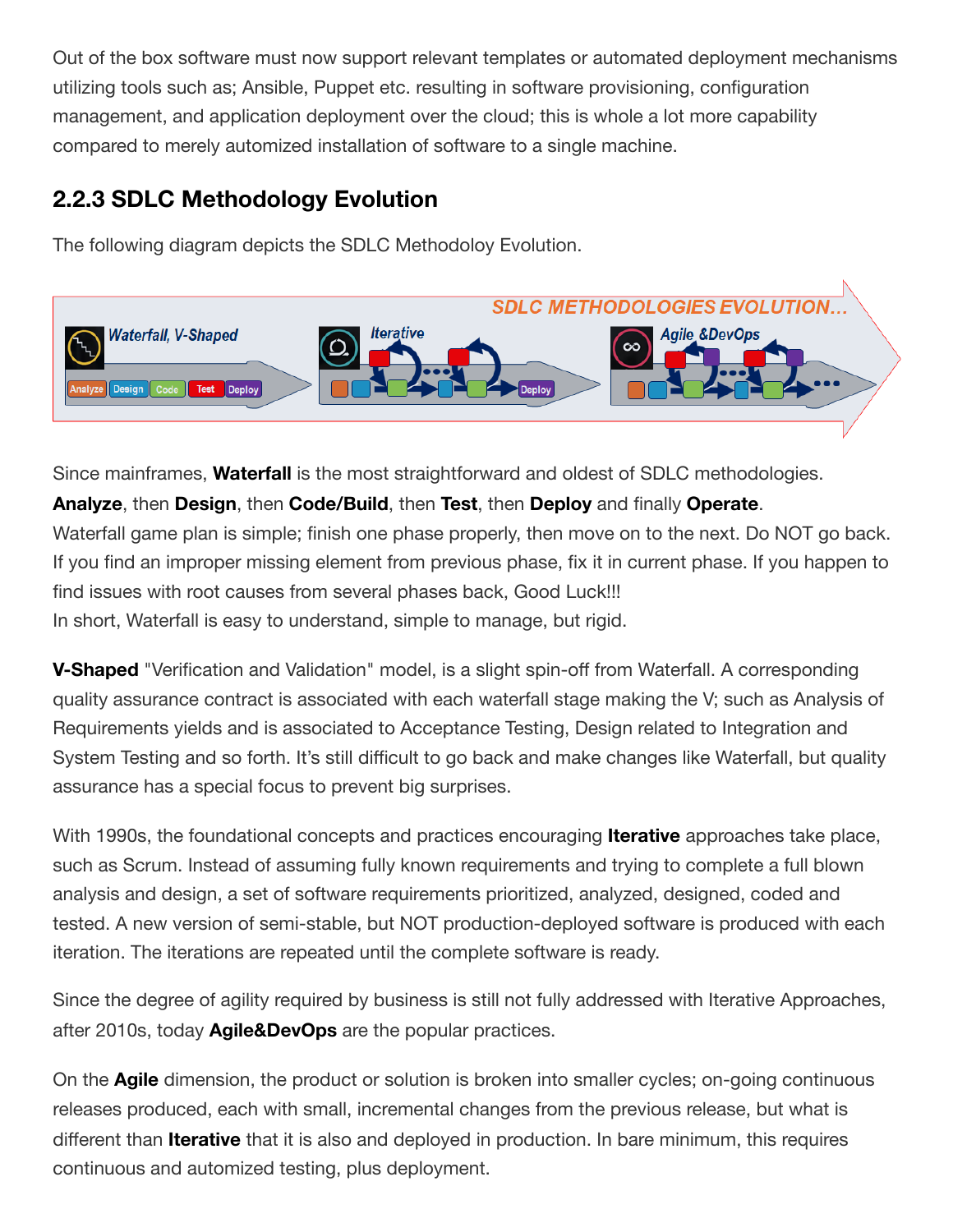**Agile** blended with **DevOps** on the other hand is a new approach to Software Engineering; unlike previous methodologies SW Development and Operations work together in the SAME team for the SAME common goal; considering only functionality from Dev perspective is NOT enough, but also operational perspectives of packaging, automated deployment and operational monitoring concerns must be addressed. This requires automation tools for continuous integration testing including deployment scripts and version management of also operational config files. These scripts and templates checked-in side by side with source code.

The good part is that SW engineering does not end with deployment, and **DevOps** force mixed teams of Dev and Ops assuring more complete **Operationally Manageable** design with enough paid attention to logging, system metrics, monitoring, package update(s) and patching aspects.

For sure **Agile&DevOps** better addresses today's concerns as detailed in previous SW Architecture Evolution sections and is still evolving with many helper tools and technologies.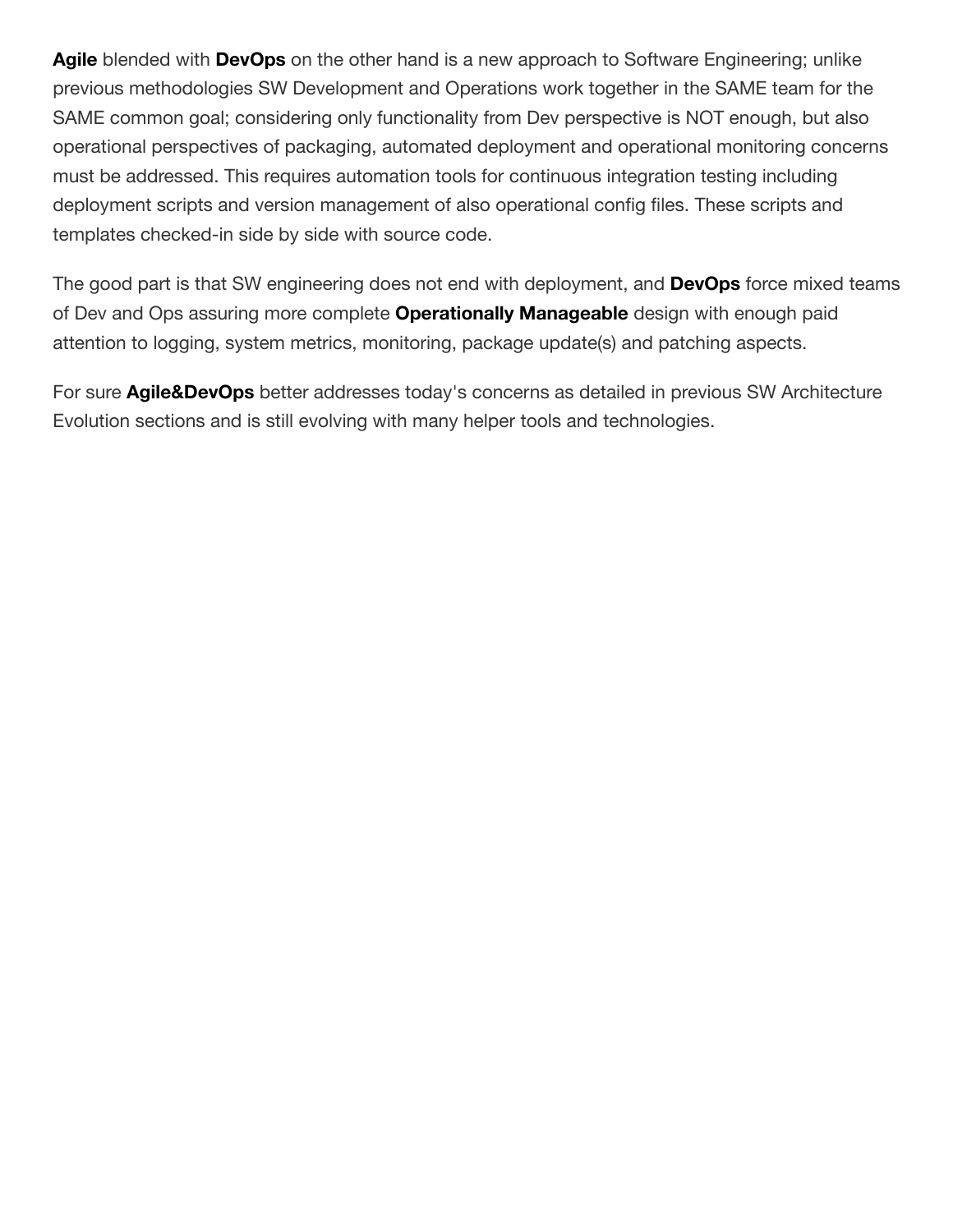## <span id="page-11-0"></span>**2.3. Other Impacting Areas of Evolution**

## **2.3.1. System Administration and Operational Analytics**

This section draws attention to two key areas related to operations and system administration.

<span id="page-11-1"></span>The diagrams below depict the Old School System Administration <sup>[\[7\]](#page-17-6)</sup>.



The olds days of dealing with the tasks below on a relatively low number of systems installed applications are over;

- Add/remove some user accounts and passwords
- Configure basic security settings
- Install some additional packages needed to run the applications
- Update OS kernel parameters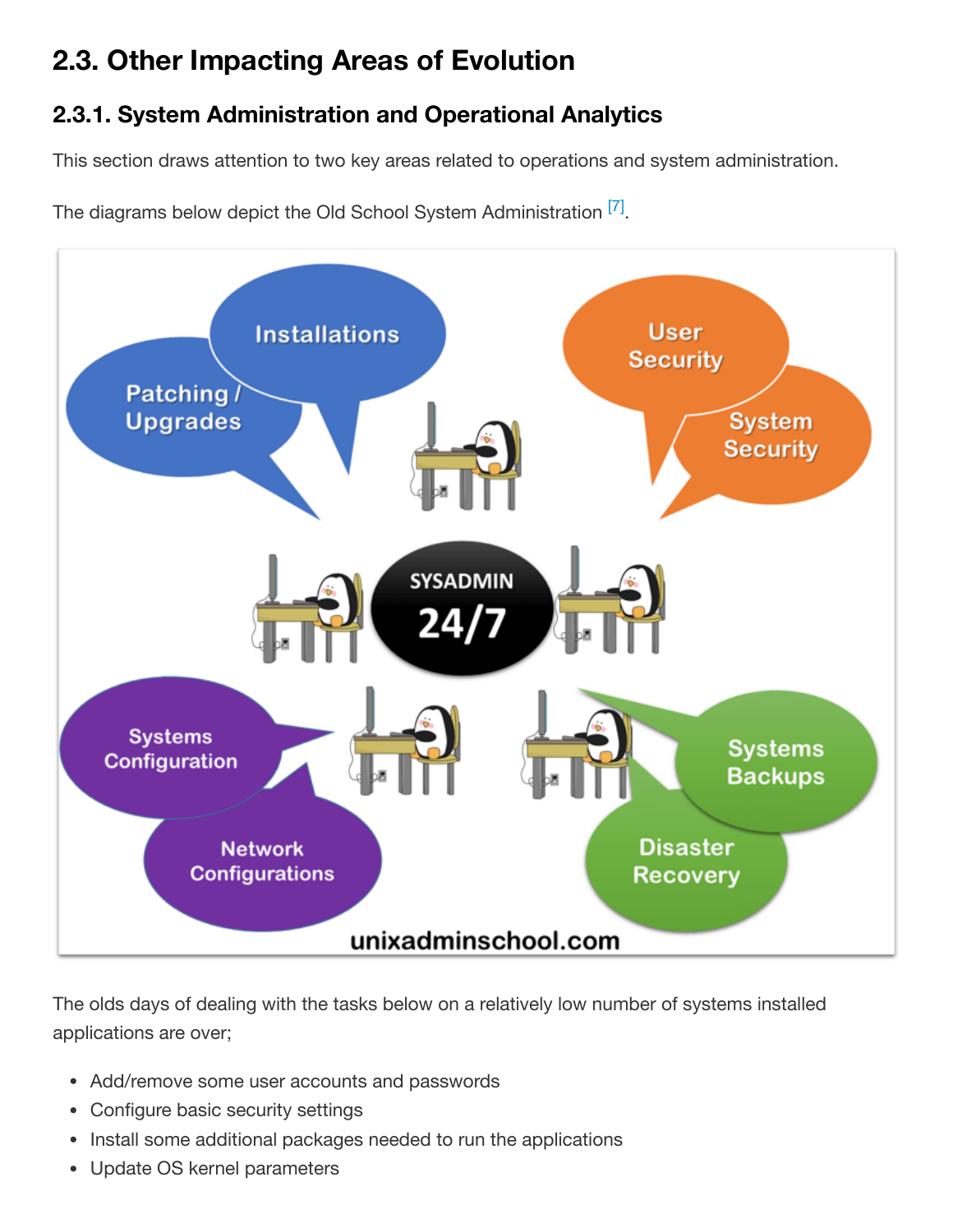<span id="page-12-0"></span>Configure machine and tools for basic CPU, memory, IO usage monitoring.

The following diagram depict the School of System Administration now [\[7:1\]](#page-17-6).



With DevOps the above are NOT merely problems of Operations any more, but instead considered part of the application. Thus, fulfillment of these requirements can be streamlined provided that applications conform to latest best practices and tools such as Ansible, Puppet etc.

Managing Sysadmin tasks and infrastructure as code with DevOps and Openstack cloud has already become a reality. All below is possible;

- Specify steps to create user once, and let tool do the same for each new user and for each machine
- Specify the templates to deploy application and propagate configurational changes and let the tools to apply these templates over 1000s of machines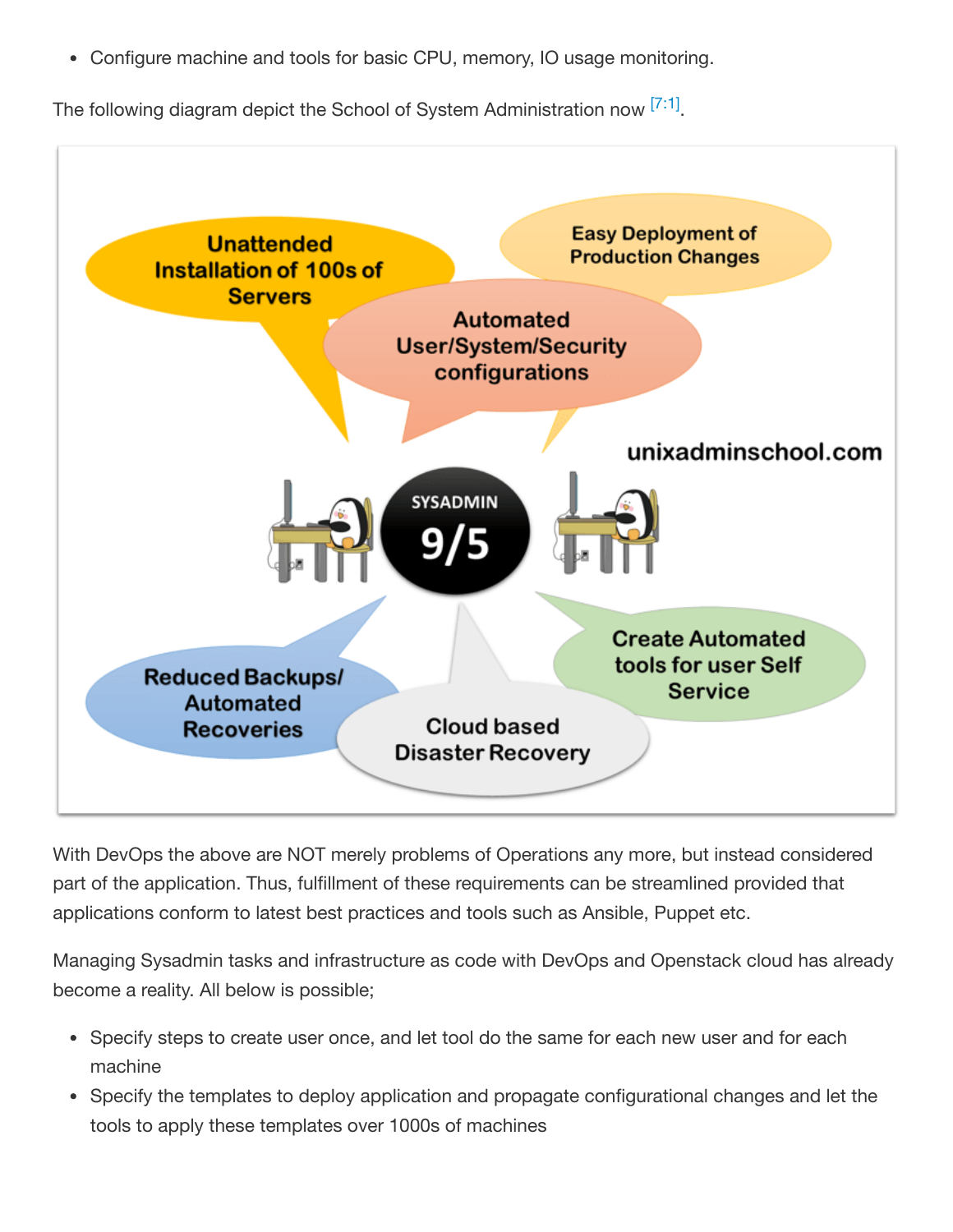As the number of deployed nodes over cloud or virtualized environments increase actionable insights is becoming a must. An application must make it possible by design root cause analysis that can only be achieved provided that metrics, counters and transactional logs are all in place and can be correlated.



<span id="page-13-0"></span>In this regards the below diagram depicts the evolution in operational analytics  $[8]$ .

At a bare minimum, new generation enterprise application must provide centralized logging over multiple nodes with relevant indexing engine capabilities and out-of-the-box dashboards utilizing technologies such as ELK-Elastic Search, Kibana and LogStash.

## **2.3.2. Security**

The bare bone requirements for providing secure access to enterprise applications and authentication to various functionality in these applications have evolved dramatically in the past decade.

"Keeping the bad guys out" is not enough, secure web protocols only (ssl, https) are not enough; single sign-on solutions with deeper access control buried into these enterprise applications are minimum baseline.

Changes of regulations in enterprise application landscape; SOX compliancy, PCI compliancy and alike have been introducing changes in the enterprise application design. Sensitive Personal Identifying Information (PII), critical aspects such as; **data at rest**, **data at transit** must be considered during design.

<span id="page-13-1"></span>Fine grainer access and authentication via user entitlements and the separation of application security logic from the application tier is a must. The below logic depicts the shift of change in design approaches in this regards<sup>[\[9\]](#page-17-8)</sup>.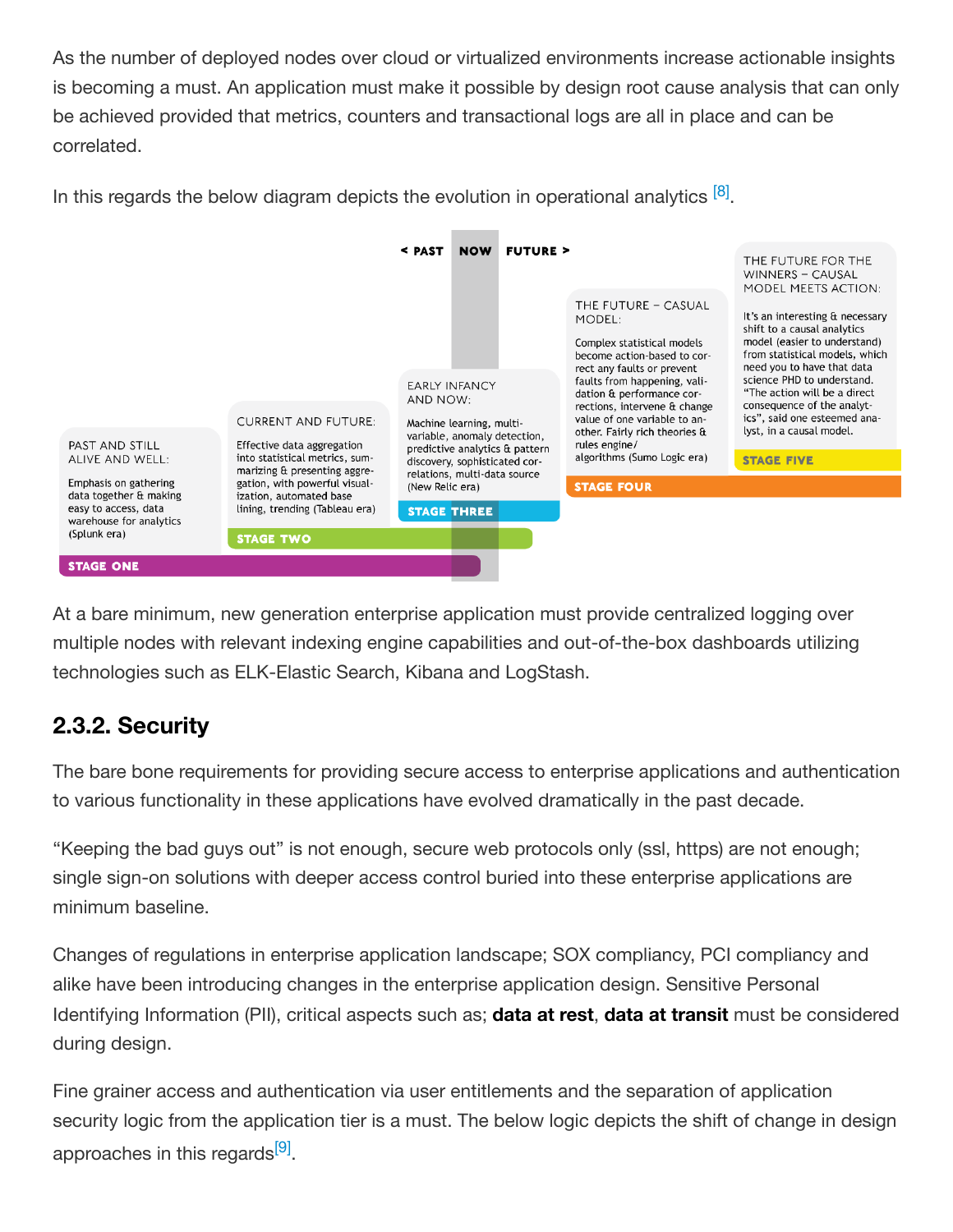

The new enterprise application architectures must be supporting with built-in and part of design mechanisms to support and be pre-integrated with external Entitlement servers considering PEP (Policy Enforcement Point), PDP (Policy Decision Point) concepts with clear strategies of RBAC (Role based Access Control) or ABAC (Attribute based Access Control). Choices must be made as part of design regarding usage of standards such as; NIST RBAC, XACML, Open AZ (PEP Decision API) and JAAS (Java Authentication and Authorization).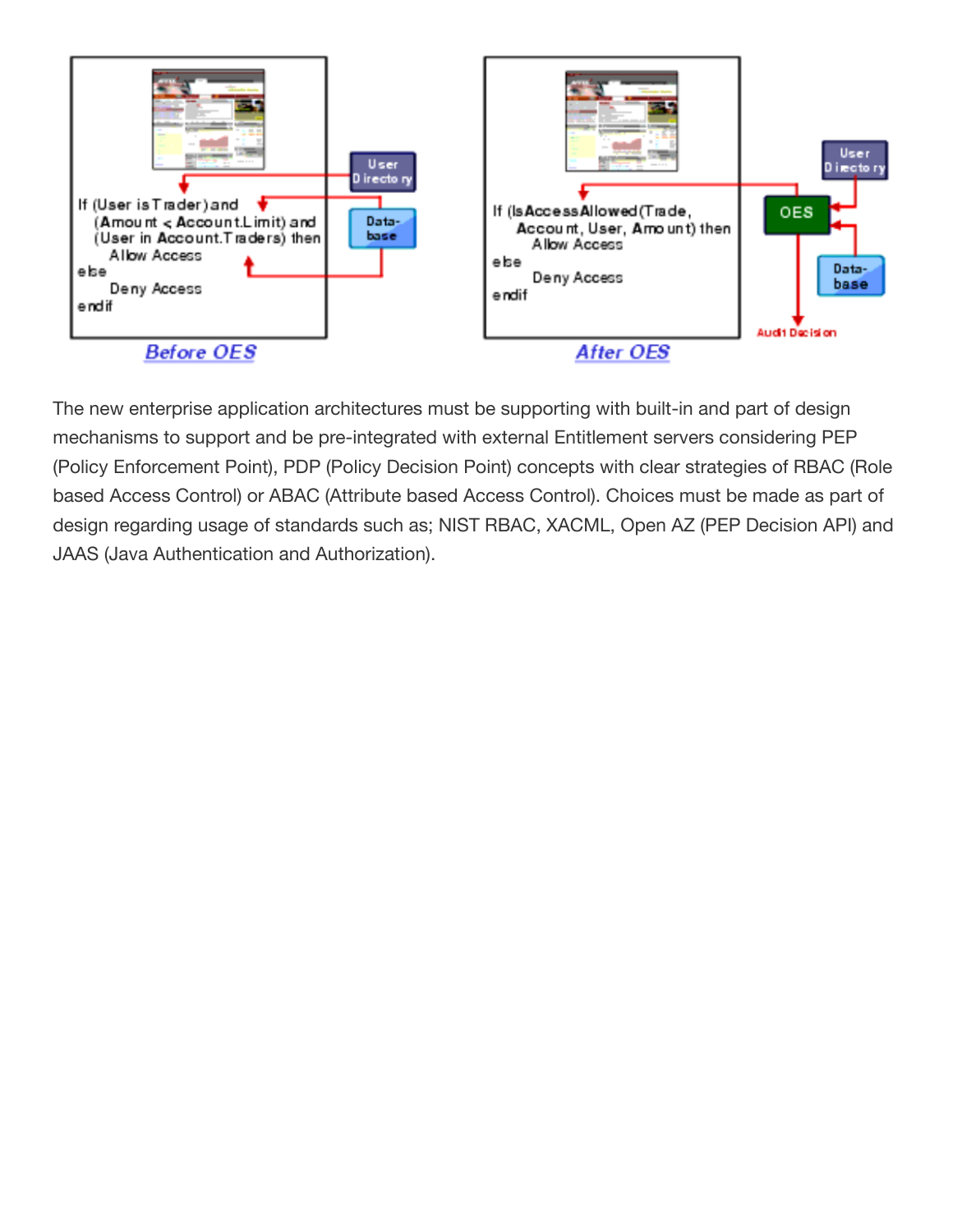# <span id="page-15-0"></span>**3. Key Takeaways and Architectural Guardrails**

After shedding light to Nexus of Evolutions in previous sections and based on background information provided, the initial questions subject to this document can now gain more clarity in this section:

```
What is PiA-TEAM stance amid this turmoil?
What are the architectural key takeaways and recommended approaches
   for next-generation
      solutions and products?
```
This section provides a summary of key takeaways and guardrails that we consider at PiA for planning, designing, building, deploying and operating next-generation enterprise application architectures.

Many companies and teams understand (or claim to understand) "WHAT" the following Agile Manifesto means.

- Individuals and interactions over processes and tools
- Working software over comprehensive documentation
- Customer collaboration over contract negotiation
- Responding to change over following a plan

The challenge is "HOW" to be truly agile. Just like a chain, a full design, development, test to shipment with continuous integration and deployment is only agile as its slowest link.

"HOW" to be agile on analysis&design is different than how the development team accomplishes the same goal. A whole project with very agile architectural, development and test approaches may still end up elephantine, if the next stages of Agile to Continuous Integration followed by Continuous Integration to Continuous Delivery have note been achieved.

We all know that technologies and the given names are prone to change, but the main engineering principles stay. At PiA, the below is our approach and manifesto shedding a light to the "HOW" in our approach to be truly agile. Note PiA's holistic top-down approach which has the reverse order compared to original Agile Manifesto items listed above.

• Responding to change over following a plan – Many projects that claim to be developed agile, with waterfall style strict project management boards will end up being non-agile. At PiA, we continuously aim to assess incoming use cases, their impacts on critical path considering functional as well as non-functional and CI/CD dependencies, evaluate their risks and potential impact on the current design. Only such a holistic approach can prevent a surprise, where the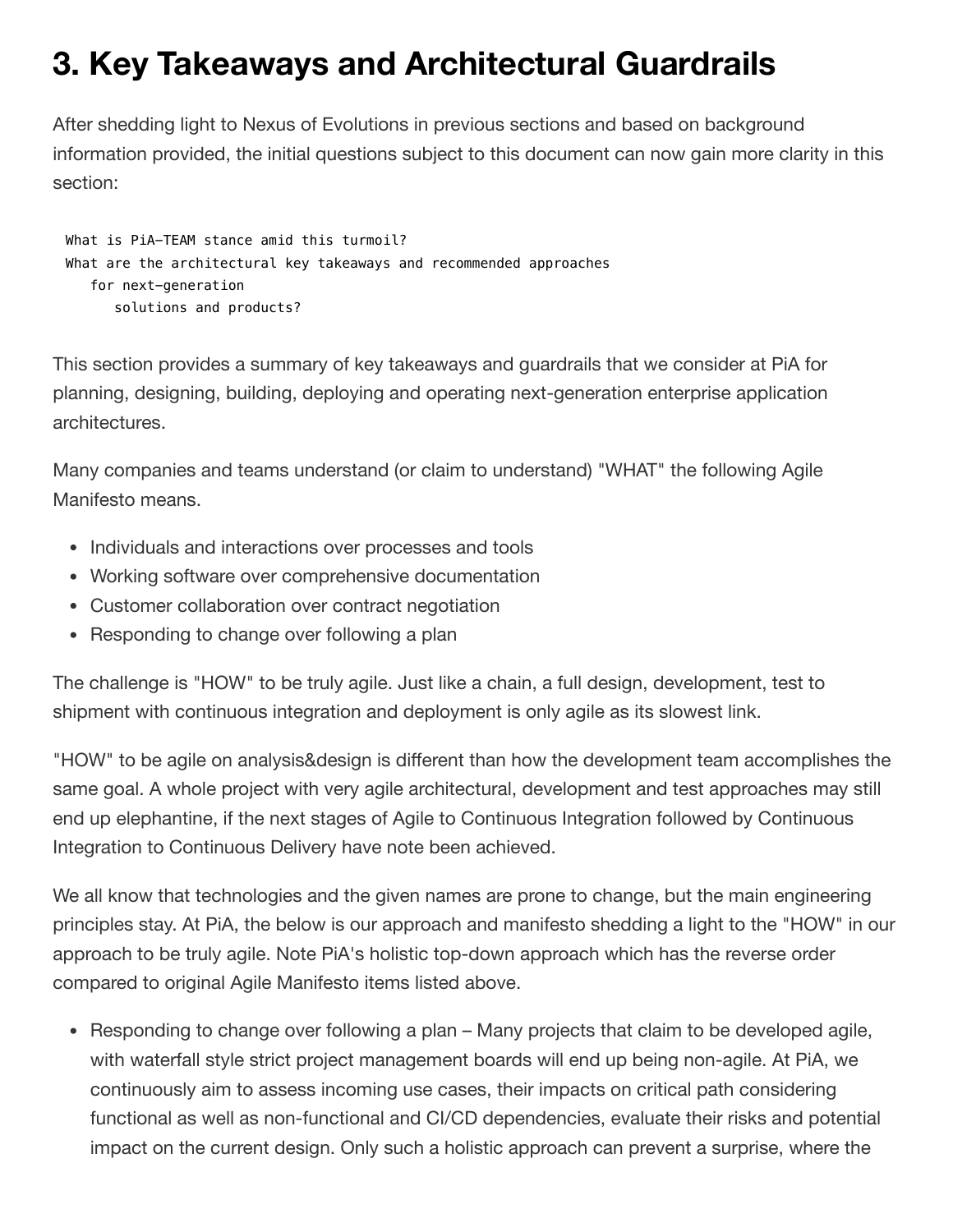relevant package is delivered in agile fashion, but blocked due to a missing Lab or integration preventing CI/CD and thus from the customer's perspective still not delivered.

- Customer collaboration over contract negotiation Many projects blindly pursue the execution of  $\bullet$ a contract to fulfill a list of official requirements and percentage of completion. At PiA, we clearly collaborate with customers to understand and address the main pain-points or gain-points that trigger the relevant required capabilities. Only a clear understanding of these will assure a refined design, result in simple solution, simplified development that naturally results in less surprises and defects.
- Working software over comprehensive documentation This motto of agile manifesto does not  $\bullet$ underestimate the importance of documentation as commonly interpreted by developers. It is the people that deliver and not the documentations or methodologies. In today's concurrent and collaborative engineering landscape where multiple teams in geographically disperse locations contribute to delivery, the purpose of the design and architecture team driving the solution is to support and assure delivery and the right documentation is the glue to prevent lack of communication. Therefore, PiA accepts the reality and is adaptive to the style and selection of a variety of design artifacts. A diagram is created only if it is beneficial for the solution design or development instead of a spreadsheet or a static word document. For sure, vice versa, for another case that requires a more detailed state analysis or data mapping, then for sure a different set of documents will be provided.
- Individuals and interactions over processes and tools PiA design and architecture teams actively participate and evaluate the different aspects of agile approach. Typical approach of focusing on only development and test team agile communication is not enough. PiA approach is to blend functional user stories with non-functional dependencies and assuring operational and security constraints. This can only be achieved via continuous cross domain communication and individual interactions.

*(A PiA© White Paper by Hudai Sami Asmaz )*